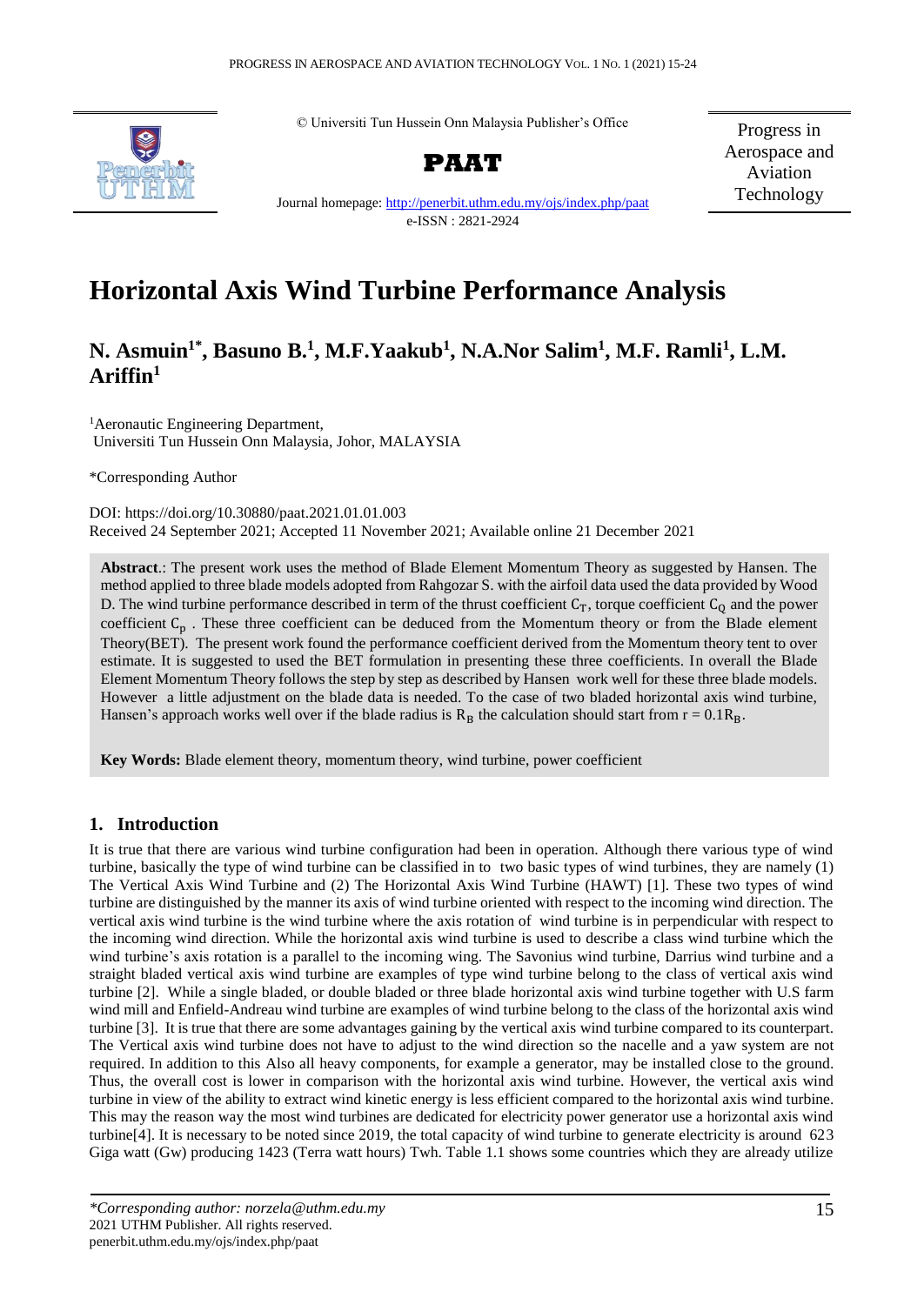wind energy as the energy resources for electricity generation, which shows currently China represent the biggest country already utilized wind energy.

| Country           | Installed capacity in Giga watt (Gw) |        |        | New capacity $(Gw)$ |
|-------------------|--------------------------------------|--------|--------|---------------------|
|                   | 2018                                 | 2019   | 2020   | 2020                |
| China             | 209.53                               | 237.03 | 290.0  | 52.0                |
| US                | 96                                   | 105.4  | 122.33 | 16.8                |
| Germany           | 59.3                                 | 61.26  | 62.63  | 1.43                |
| India             | 35.13                                | 57.53  | 38,63  | 1.1                 |
| Spain             | 23.5                                 | 25.8   | 27.45  | 1.64                |
| UK.               | 20.74                                | 23.52  | 24.18  | 0.6                 |
| France            | 15.31                                | 15.45  | 18.01  | 1.30                |
| Brazil            | 14.70                                | 15.45  | 18.01  | 2.56                |
| Canada            | 12.82                                | 13.41  | 13.59  | 0.175               |
| Italy             | 9.96                                 | 10.51  | 10.85  | 0.280               |
| Rest of the world | 92.2                                 | 104.0  | 119.3  | 94.0                |

**Table 1 - Wind turbine installed capacity in Gw[5]**

It is necessary to be noted that the Horizontal axis wind turbines (HAWT) are the predominant turbine design in use today in USA. It is seemed that other countries have the same trend. The HAWT come in a variety of sizes, ranging from 2.5 meters in diameter and 1 kW for residential applications to 100+ meters in diameter and 10+ MW for offshore applications. It clear the HAWT play an important role in harnessing wind energy [6]. Considering the wind speed is always changing from time to time, it is there the capability in predicting the HAWT performance is important. Through such capability, one will be able to predict how the power can be produced over an interval time with the wind speed is always change. To do this the present work uses the Blade Element Momentum Theory according to Hansen[13]. The blade geometry use the blade model as it had be used by Rahgozar et all.[14]. The wind turbine performance analysis presented in term of power coefficient Cp plotted again the tip speed ratio  $\lambda$  for different number of blade and different airfoil section. The result shows that the as suggested by Hansen[13] fully work for particular blade geometry and airfoil data. However a little adjustment to the data is required.

## **2. The Combined Blade Element and Momentum Theory**

Wind turbine is a device designed to extract the wind kinetic energy to become a useful mechanical power. Here one can consider that the wind turbine can be regarded as a system with wind velocity  $U_{\infty}$ , air density  $\rho$ , air viscosity  $\mu$  and the radius turbine blade  $R_B$  as input variables, and shaft torque Q, shaft frequency n and the axial force in the wind direction (Thrust)  $T$  and power  $P$  output as the output variables. The Power output  $P$  is torque multiply by the turbine angular velocity  $\Omega$  as  $P = \Omega Q$  and  $\Omega = 2\pi n$ . These output variables describe the capability of the device in converting wind kinetic energy to become a useful power and they are normally presented in non- dimensional parameter as :

Power coefficient 
$$
C_p = \frac{P}{\frac{1}{2}\rho U_{\infty}^3 A}
$$
 (1)

Torque coefficient  $C_Q = \frac{Q}{\frac{1}{2}\rho U_{\infty}^2 AR_B}$ (2)

Thurst coefficient  $C_T = \frac{T}{\frac{1}{2}\rho U_{\infty}^2 A}$ (3)

$$
\text{Tip speed ratio } \lambda = \frac{\Omega R_B}{U_{\infty}} \tag{4}
$$

The variable A in above equation is the wind turbine swept area which here is equal to  $\pi R_B^2$ . The performance of the wind turbines are normally presented in term of these three coefficients and calculated at different value of tip speed ratio  $\lambda$ . Variation of tip speed ratio can be considered as the variation of wind speed. There are various method had been developed for evaluating the wind turbine performance.

The most advance technique for evaluating the wind turbine performance may solution based a computational fluid dynamics. One example of this method is the 3-D hybrid Navier-Stokes/potential flow solver developed at Georgia Tech for helicopter rotor and propeller applications to horizontal axis wind turbines[6]. This method use a three-dimensional unsteady compressible Navier-Stokes equations are solved in a small region, on a body-fitted grid surrounding the rotor blade and the potential flow equation is solved. away from the blades, the vorticity shed at the blade tip is captured using a Lagrangean representation of the tip vortices. While the second example of the use CFD for solving the performance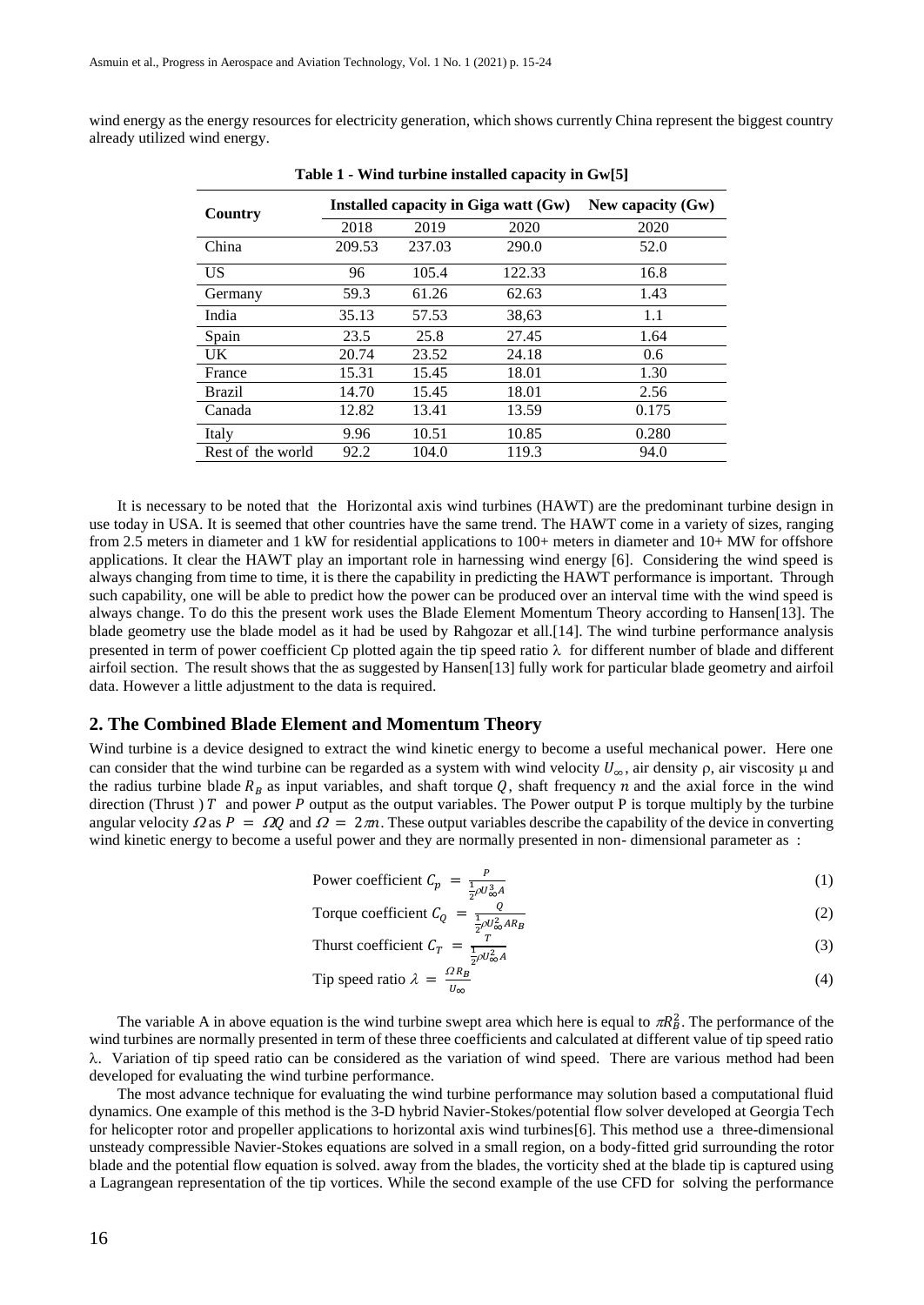of wind turbine is the method based a Reynolds-averaged Navier-Stokes equation. This system equation is solved by using an implicit finite difference approach with overset grids. The method is first-order accurate in time with fourthorder central differences for spatial differences added with a second- and fourth-order central difference dissipation terms for stability [8]. This method in the form computer code is named OVERFLOW and written by Buning et, al.,[9]. Since then, various versions of OVERFLOW have been developed and applied to both rotorcraft[10] and to HAWTs[11]. The other method may one use a method belong to the class of lifting line combined with a prescribed wake model [12] or a free wake model [13]. These mentioned methods beside provide the power coefficient, these methods are able to provide additional information such as the flow pattern surrounding the blade. However, for the purpose of wind turbine design, the Blade Element Momentum theory may represent the most common method in this design work[14,15].

The Blade Element Momentum method couples the momentum theory with the local events taking place at the actual blades ( The Blade Element Theory). The stream tube introduced in the 1-D momentum theory is discretized into N annular elements of height  $dr$ , as shown in Fig. 1. The lateral boundary of these elements consists of streamlines; in other words there is no flow across the elements. Here one can assume that the flow at each the annular elements, (1) No radial dependency and (2) The force from the blades on the flow is constant in each annular element.



**Fig. 1 - The annular element shape for the Momentum Theory**

While the Blade Element Theory assumes that blades can be divided into small elements that act independently of surrounding elements and operate aerodynamically as two-dimensional airfoils whose aerodynamic forces can be calculated based on the local flow conditions. These elemental forces are summed along the span of the blade to calculate the total forces and moments exerted on the turbine. As result at each blade segment will experience the velocity and forces are drawn diagrammatically as shown in the Fig. 2.

Fig. 2 shows that the blade section at a distance r from the blade axis rotation. The incoming velocity and the rotational motion of the blade makes the axial velocity  $U_x = U_\infty(1 - a)$  and the tangential velocity  $U_t = \Omega r (1 + a')$ .



**Fig. 2 - Velocities and forces work at the blade section[16]**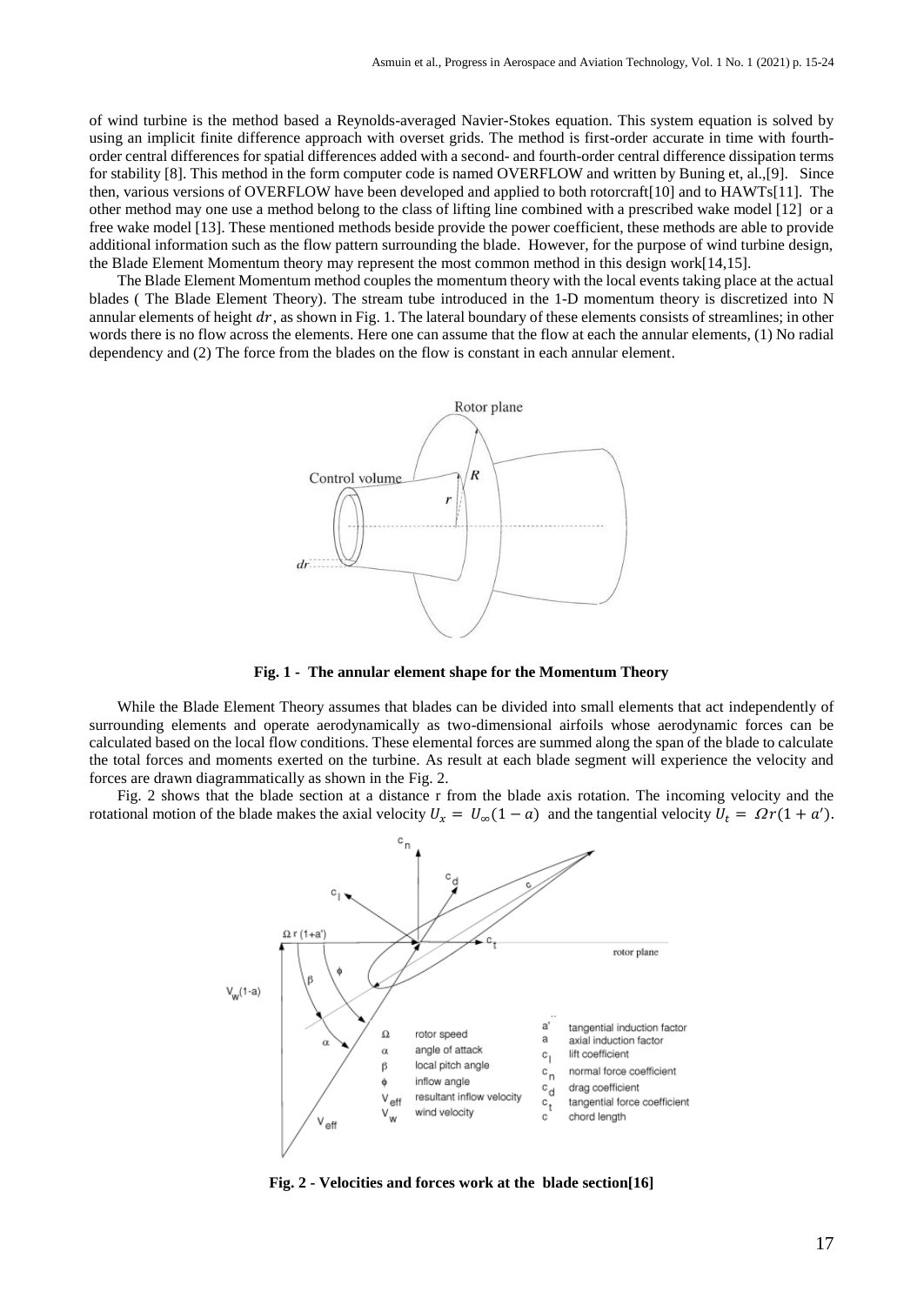At the time the wind cross the blade the axial velocity  $U_x$  reduce from  $U_\infty$  by a factor  $aU_\infty$ , where a is the axial induction factor. While in tangential direction  $U_t$  increases by  $a'\Omega r$  with  $a'$  is the angular induction factor. If these two quantities a and a' are known, the effective velocity  $U_{eff}$  and the inflow angle  $\Phi$  at that section can be defined. As result for a given the pitch blade angle  $\beta$ , the angle of attack  $\alpha$  can be defined. Hence for known  $\alpha$  and  $\alpha'$ , the inflow angle  $\Phi$  and the angle of attack  $\alpha$  can be defined, namely :

$$
tg\ \Phi = \frac{U_x}{U_t} = \frac{U_{\infty}(1-a)}{\Omega r(1+a')}\tag{5}
$$

And,

$$
\alpha = \varPhi - \beta \tag{6}
$$

Using a look up airfoil data for a given angle of attack  $\alpha$ , one can obtain the lift coefficient  $C_L$  and the drag coefficient  $C_D$ . Hence the differential thrust dT and the differential tangential force  $dF_t$  also the differential torque  $dQ$  for  $N_B$  bladed wind turbine configuration in which at the blade element  $\Delta r$ , the value  $C_L$  and  $C_D$  are known become:

$$
dT_{BET} = \frac{1}{2} \rho U_{eff}^2 c_r C_x N_B \Delta r \tag{7}
$$

$$
dF_{t\,BET} = \frac{1}{2} \rho \, U_{eff}^2 \, c_r \, C_t \, N_B \, \Delta r \tag{8}
$$

$$
dQ_{BET} = r dF_{tBET} \tag{9}
$$

Where :

$$
U_{eff}^{2} = U_{x}^{2} + U_{t}^{2} = (U_{\infty}(1-a))^{2} + (\Omega r(1+a'))^{2}
$$
 (10a)

$$
C_x = C_L \cos \Phi + C_D \sin \Phi \tag{10b}
$$

$$
C_t = C_L \sin \Phi - C_D \cos \Phi \tag{10c}
$$

$$
c_r : \quad \text{local chord length}
$$

The differential thrust  $dT_{BET}$ , Eq. (7) and differential torque  $dQ_{BET}$ , Eq. (9), in term of axial and angular induction factors  $(a \text{ and } a')$  can be written as:

$$
dT_{BET} = \sigma \rho \frac{\left(v_{\infty}(1-a)\right)^2}{\sin^2 \phi} \left[ C_L \cos \Phi + C_D \sin \Phi \right] \pi r \Delta r \tag{11}
$$

And

$$
dQ_{BET} = \sigma \rho \frac{\left(U_{\infty}(1-a)\right)^2}{\sin^2 \phi} \left[C_L \sin \Phi - C_D \cos \Phi \right] \pi r^2 \Delta r \tag{12}
$$

Where

$$
\sigma = \frac{(N_B c_r)}{(2\pi r)} \tag{13}
$$

The quantity  $\sigma$  in above equation is called as a solidity factor. The differential thrust and torque formulated by the While Momentum theory, can be written as [16]:

$$
dT_{MOM} = \rho U_{\infty}^2 4a (1 - a) \pi r \Delta r \tag{14}
$$

And

$$
dQ_{MOM} = \rho U_{\infty} 4a' (1-a) \pi r^3 \Omega \Delta r \qquad (15)
$$

Quoting Eq. (11) with Eq. (14) and the Eq. (12) with Eq. (15) one will obtain two equations with two unknown  $a$  and  $a'$ , namely :

$$
dT_{BET} = dT_{MOM}
$$
  
\n
$$
\sigma \rho \frac{\left(U_{\infty}(1-a)\right)^2}{\sin^2 \phi} \left[C_L \cos \Phi + C_D \sin \Phi \right] \pi r \Delta r = \rho U_{\infty}^2 4a (1-a) \pi r \Delta r
$$
  
\n
$$
\sigma \frac{(1-a)}{\sin^2 \phi} \left[C_L \cos \Phi + C_D \sin \Phi \right] = 4a
$$
  
\n
$$
\frac{a}{1-a} = \frac{\sigma}{\sin^2 \phi} \left[C_L \cos \Phi + C_D \sin \Phi \right]
$$
 (16)

Or 
$$
a = \frac{1}{\frac{4 \sin^2 \phi}{\sigma [C_L \cos \phi + C_D \sin \phi]} + 1}
$$
 (17)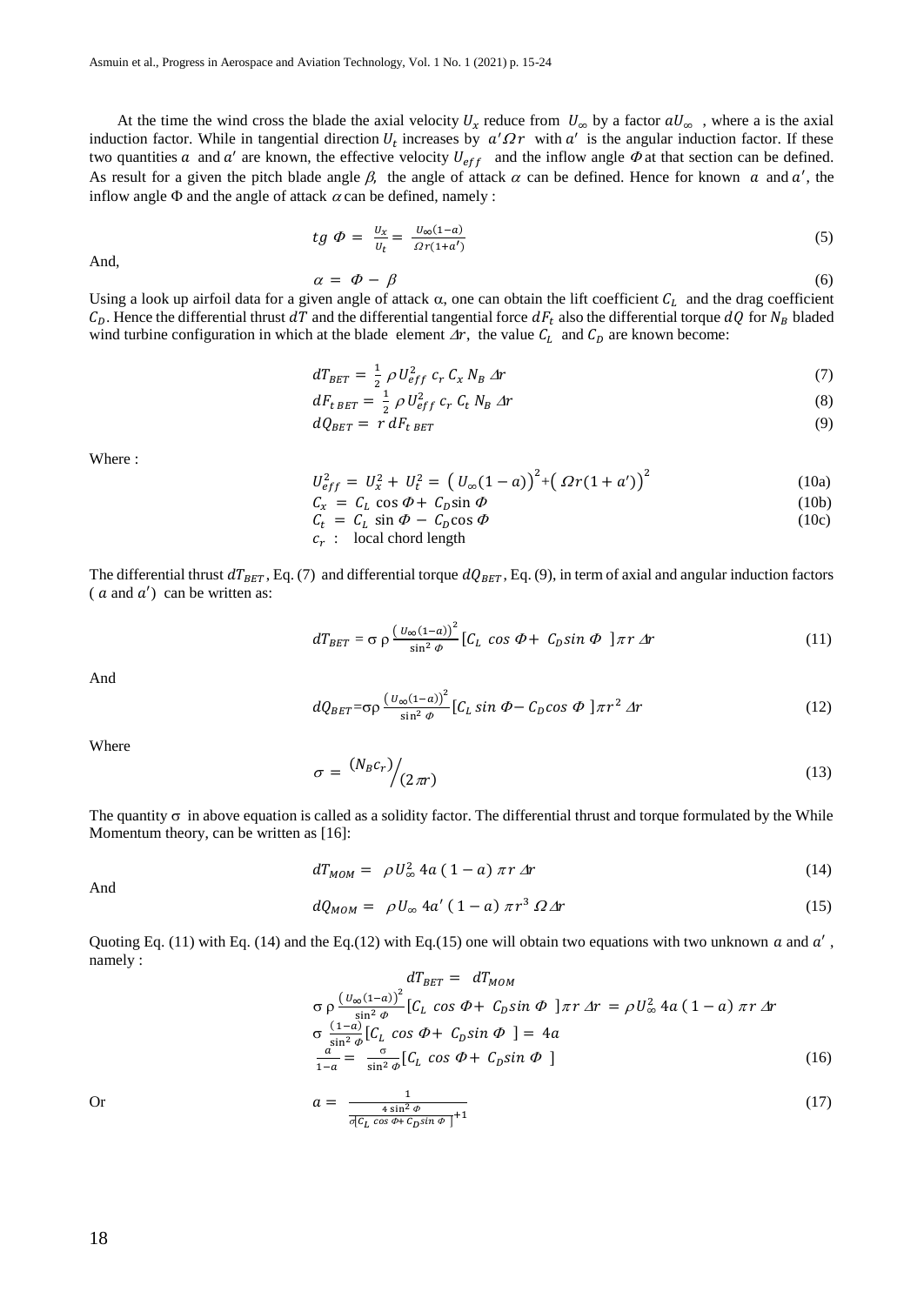While from quoting  $dQ_{BET}$ , Eq. (12) and  $dQ_{MOM}$ , Eq. (15), one can obtains:

$$
dQ_{BET} = dQ_{MOM}
$$
  
\n
$$
\sigma \rho \frac{\left(\frac{U_{\infty}(1-a)}{\sin^2 \theta}\right]}{\left[\frac{U_{\infty}(1-a)}{r\Omega}\right]} \left[C_L \sin \Phi - C_D \cos \Phi\right] \pi r^2 \Delta r = \rho U_{\infty} 4a' (1-a) \pi r^3 \Omega \Delta r
$$
  
\n
$$
\sigma \frac{U_{\infty}(1-a)}{r\Omega} \frac{1}{\sin^2 \phi} \left[C_L \sin \Phi - C_D \cos \Phi\right] = 4a'
$$
  
\n
$$
\sigma (1+a') \tan \Phi \frac{1}{\sin^2 \phi} \left[C_L \sin \Phi - C_D \cos \Phi\right] = 4a'
$$
  
\n
$$
\sigma (1+a') \frac{1}{\sin \phi \cos \phi} \left[C_L \sin \Phi - C_D \cos \Phi\right] = 4a'
$$
 (18)

Or

$$
a' = \frac{1}{\frac{4\sin\phi\cos\phi}{\sigma(c_L\sin\phi - c_D\cos\phi)^{-1}}}
$$
(19)

In defining the axial and angular induction factor as given by Eq. (17) and Eq.(19), with no influence of vortices shed from the blade tips into the wake on the induced velocity field. Prandtl introduce the correction factor to include the effects of vortices by a correction factor to the induced velocity field, F, in the form :

$$
F = \frac{2}{\pi} \cos^{-1} \left( e^{-\frac{N_B}{2} \left( \frac{R_B - r}{r \sin \phi} \right)} \right)
$$
 (20)

In the presence of tip loss factor f, make the axial and angular induction factors  $a$  and  $a'$  becomes:

$$
a = \frac{1}{\frac{4 F \sin^2 \phi}{\sigma [C_L \cos \phi + C_D \sin \phi]} + 1}
$$
(21)

And

$$
a' = \frac{1}{\frac{4F \sin \phi \cos \phi}{\sigma (C_L \sin \phi - C_D \sin \phi)} - 1}
$$
(22)

The differential thrust coefficient  $dC_T$ , the differential torque coefficient  $dC_Q$  and the differential power coefficient  $dC_p$ , then can be defined as:

$$
dC_T = \frac{dT_{BET}}{\frac{1}{2}\rho U_{\infty}^2 A} = \frac{\frac{1}{2}\rho U_{eff}^2 c_T c_x N_B dr}{\frac{1}{2}\rho U_{\infty}^2 \pi R_B^2}
$$
  
\n
$$
dC_T = 2 \frac{(1-a)^2}{\sin^2 \phi} \frac{N_B \left(\frac{c_T}{R_B}\right)}{2\pi (r/R_B)} C_x d\left(\frac{r}{R_B}\right)
$$
  
\n
$$
dC_T = 2 \frac{(1-a)^2}{\sin^2 \phi} \sigma C_x d\left(\frac{r}{R_B}\right)
$$
\n(23)

$$
dC_Q = \frac{dQ_{BET}}{\frac{1}{2}\rho U_{\infty}^2 AR_B} = \frac{\sigma \rho \frac{\left(U_{\infty}(1-a)\right)^2}{\sin^2 \phi} \left[c_L \sin \phi - c_D \sin \phi\right] \pi r^2 \Delta r}{\frac{1}{2}\rho U_{\infty}^2 \pi R_B^3} = 2 \frac{(1-a)^2}{\sin^2 \phi} \sigma C_t \left(\frac{r}{R_B}\right) d\left(\frac{r}{R_B}\right) \tag{24}
$$

And

$$
dC_p = \frac{dP_{BET}}{\frac{1}{2}\rho U_{\infty}^3 A} = \frac{\Omega dQ_{BET}}{\frac{1}{2}\rho U_{\infty}^3 A} = 2 \frac{(1-a)^2}{\sin^2 \phi} \sigma C_t \Omega \left(\frac{r}{R_B}\right) d \left(\frac{r}{R_B}\right) \tag{25}
$$

For a given wind turbine configuration ( blade geometry and aerodynamics characteristic of the blade section ), wind turbine rotational speed  $\Omega$  and the wind condition (wind speed  $U_{\infty}$  and air density  $\rho$ ), the procedure in evaluating the wind turbine performance at each blade elements can be described as follows [Hansen(13)]:

Step (1) Initialize a and a', typically  $a = a' = 0$ .

Step (2) Compute the inflow angle  $\Phi$  using equation (5).

Step (3) Compute the local angle of attack using equation (6).

Step (4) Read off  $C_L(\alpha)$  and  $C_D(\alpha)$  from table.

Step (5) Compute  $C_x$  and  $C_t$  from equations (10b) and (10c). Step (6) Calculate a and a'from equations (21) and (22) with the tip loss factor F from equation (20).

Step (7) If  $a$  and  $a'$  has changed more than a certain tolerance, go to step (2) or else finish.

Step (8) Compute the performance of the wind turbine in term of differential thrust coefficient  $dC_T$ , differential torque  $dC_Q$  and the differential power coefficient  $dC_p$  as given by Eq. (23),(24) and Eq.(25).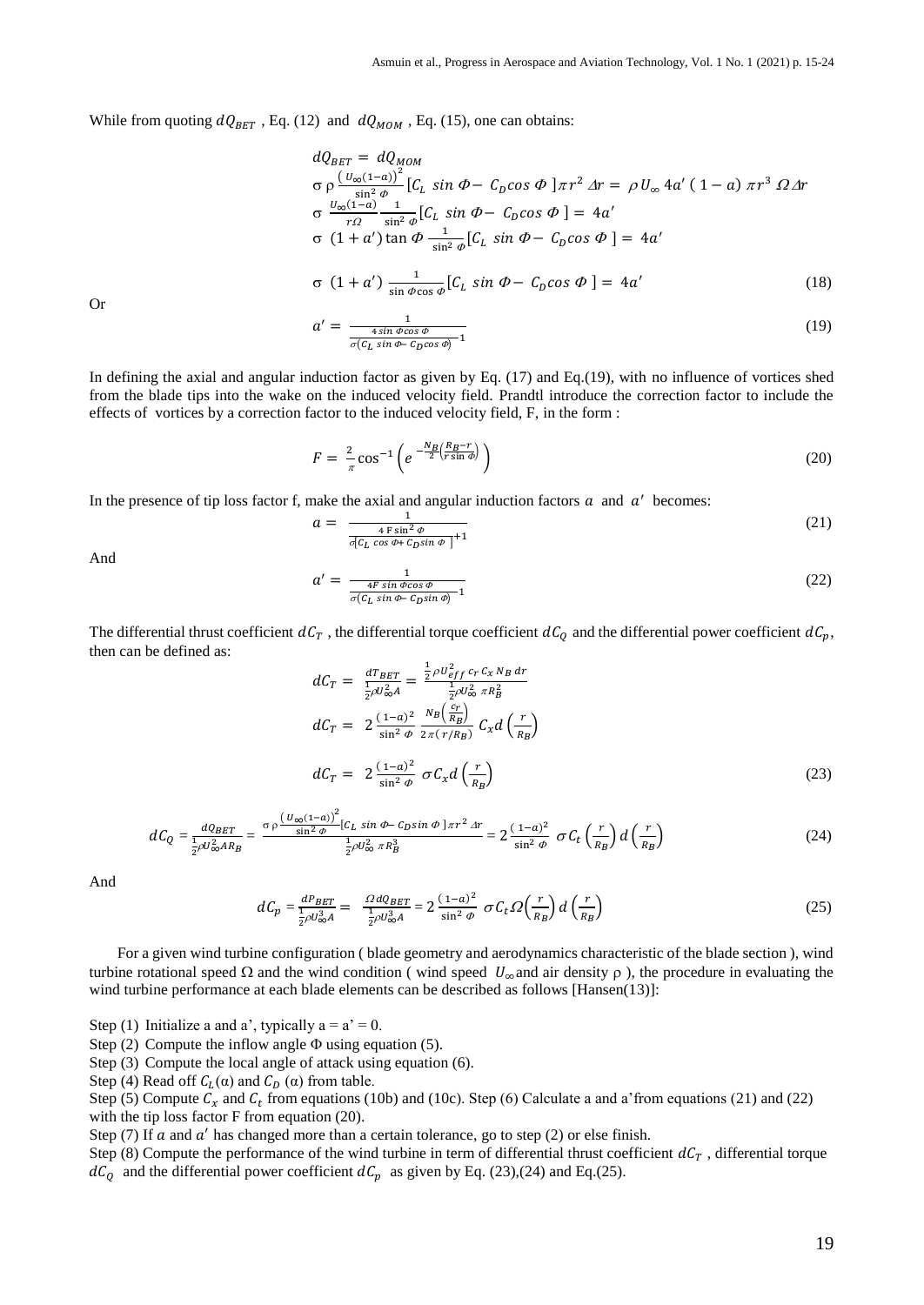Step (9) The overall power coefficient  $C_p$  can be obtained by integrating along the blade span in term of local tip speed ratio  $\lambda$ .

$$
C_p = \frac{8}{\lambda^2} \int_{\lambda_h}^{\lambda} \lambda_r^3 a'(1-a) \left(1 - \frac{c_D}{c_L}\right) \cot \Phi \ d\lambda_r
$$

# **3. Blade Geometry and Airfoil Characteristic Data**

For the purpose of evaluating the wind turbine performance in term of power coefficient  $C_p$  for different tip speed ratio, the present work use a blade models provided by Saeed Rahgozar. S., et.al [16]. In the blade radius denoted by  $R_B$ , and the non-dimensional blade position along blade span is denoted as  $\tilde{r}$ , where  $\tilde{r} = \frac{r}{r}$  $\frac{7}{R_B}$ . Rahgozar et., al., [16] introduce three blade models, the non-dimensional chord  $\tilde{c}_r$  and the pitch angle distribution  $\tilde{\beta}_r$  along the blade span for these three blade models are given as follows:

1. Blade model - 1

Linear chord distribution :  $\tilde{c}_r = -0.16\tilde{r} + 0.2$  (26a) Non-linear pitch distribution :  $\widetilde{\beta_r} = 16.58\widetilde{r}^2 - 47.62\widetilde{r} + 32.47$  (26b)

2. Blade Model - 2

Non-linear chord distribution :  $\tilde{c}_r = 0.11\tilde{r}^2 - 0.32\tilde{r} + 0.26$  (27a) Linear pitch distribution :  $\widetilde{\beta_r} = -23.51\widetilde{r} + 24.59$  (27b)

3. Blade Model - 3

Non-linear chord distribution : 
$$
\tilde{c}_r = 0.2\tilde{r}^2 - 0.4\tilde{r} + 0.26
$$
 (28a)

Non-linear pitch distribution :  $\widetilde{\beta_r} = 33.71\widetilde{r}^2 - 63.81\widetilde{r} + 35.24$  (28b)

Fig. 3 show graphical comparison these three blade models for the chord distribution while Fig. 4 for the pitch distribution along the blade span.



**Fig. 3 - Chord distribution along blade span**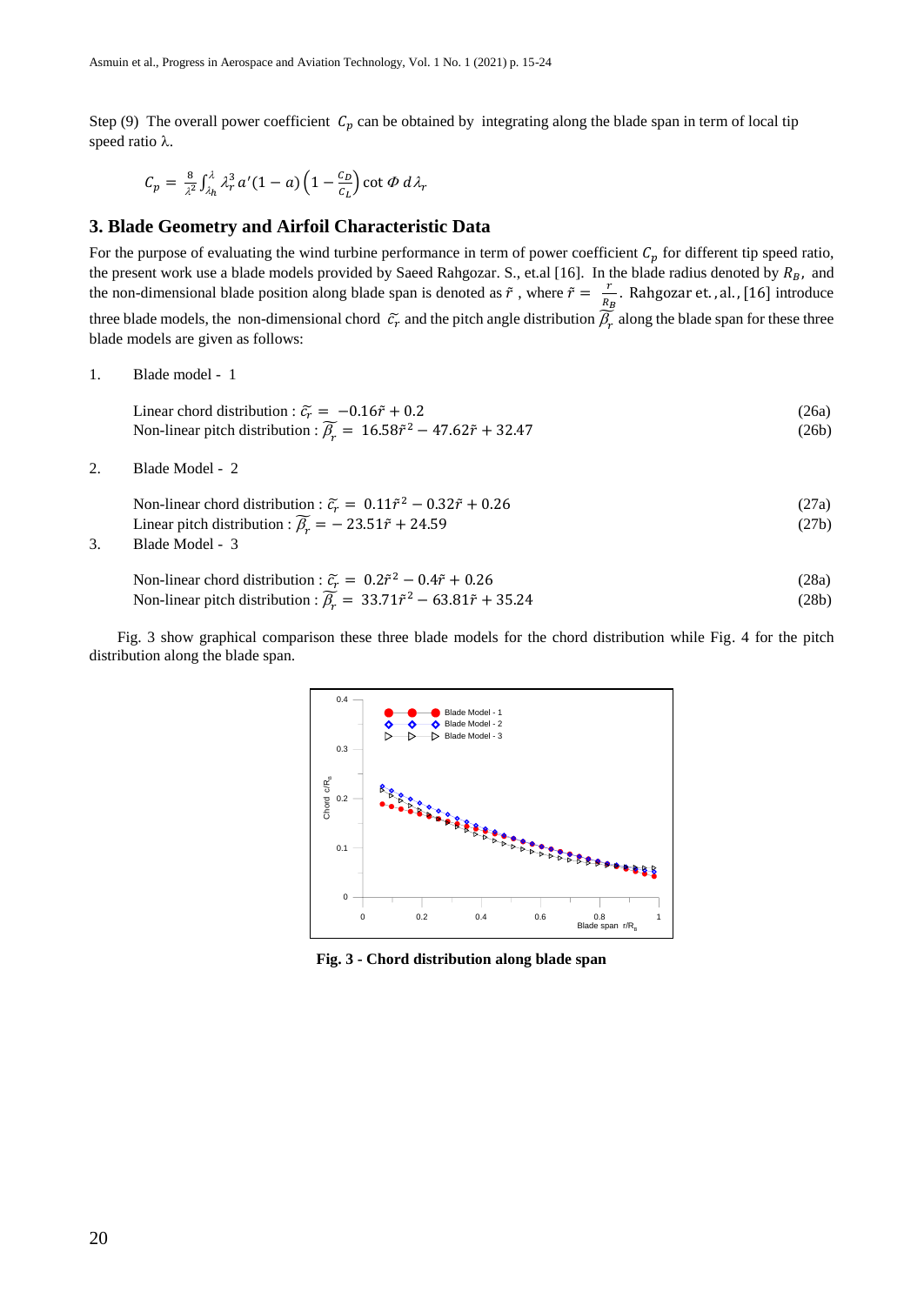

**Fig. 4 - Pitch distribution along blade span**

Here the blade assumed to have airfoil section NACA 0012, In which the lift coefficient  $C_{\ell}$  and  $C_d$  as function of angle of attack  $\alpha$  and Reynolds number  $R_e$  are given as [17]:

$$
C_{\ell}(\alpha) = \begin{cases}\n-12.0 \left(0.1025 + 0.00485 \log \frac{R_e}{10^6}\right) & \text{for } \alpha \le -12^0 \\
\alpha \left(0.1025 + 0.00485 \log \frac{R_e}{10^6}\right) & \text{for } -12 < \alpha < 12^0 = \\
12.0 \left(0.1025 + 0.00485 \log \frac{R_e}{10^6}\right) & \text{for } \alpha \ge 12^0\n\end{cases}
$$
\n(29a)

And

$$
C_{\ell}(\alpha) = 0.0044 + 0.018R_{e}^{-0.15} + 0.009 \left(\frac{c_{\ell}(\alpha)}{1.2}\right)^{2}
$$
\n(29b)

#### **4. Discussion and Result**

As mentioned in previous sub chapter, the wind turbine performance involves in determining three performance parameters, namely the thrust coefficient  $C_T$ , torque coefficient  $C_Q$ , and the power coefficient  $C_P$ . The Blade Element Momentum theory allows one to estimate these three coefficient along blade span as given by Eq. (23) to Eq.(25). These three equations are derived from the Blade Element Theory, an attempt to use the formulation derived from the Momentum theory it is found does not work. Using data geometry blade and airfoil as described in sub chapter 3, the comparison result between these three blade model in term of thrust coefficient thrust coefficient  $C_T$ , torque coefficient  $C_Q$ , and the power coefficient  $C_P$  along blade span for two bladed wind turbine operated at the tip speed ratio  $\lambda = 5$ , wind speed  $U_{\infty} = 10 \frac{m}{sec}$  and the blade radius  $R_B = 1.8$  m. The last two data are required since the aerodynamics characteristic of the airfoil section is presented as a function of Reynolds number  $R_e$  beside the angle of attack  $\alpha$ .

Fig. 5 shows a comparison result of the thrust coefficient along blade span these three blade models. Blade model-1 having a non linear chord distribution and a linear twist distribution has a higher value compared with the other two.



**Fig. 5 -** Distribution of Thrust Coefficient  $C_T$  along blade span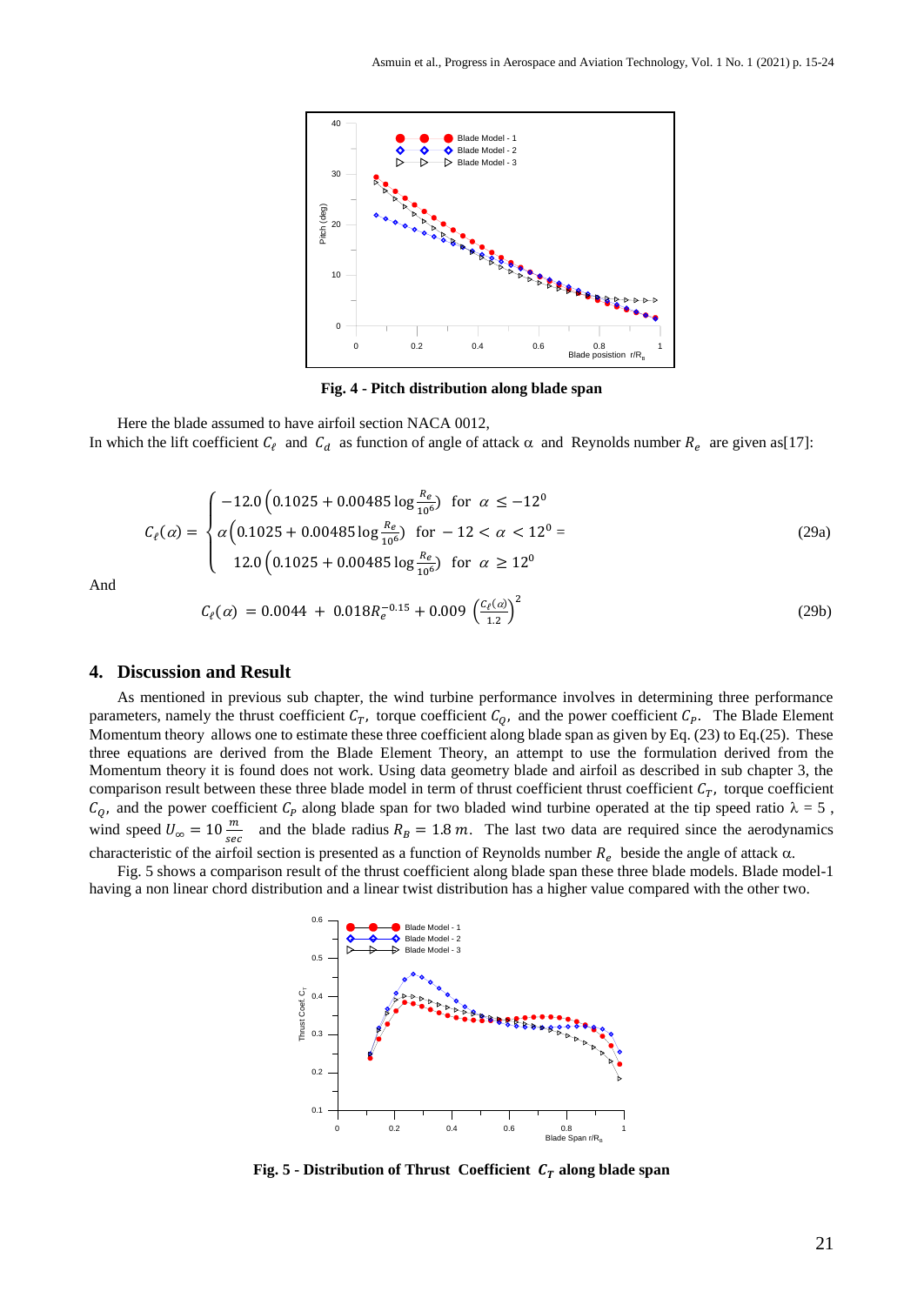In term of torque coefficient distribution along blade span as shown in the Fig. 6. This Figure shows that in term of torque coefficient blade model – 2 offer a better torque compared with two others. Second blade model has a non-linear chord accompanied with a linear pitch distribution.



**Fig.** 6 **-** Distribution of Torque Coefficient  $C_0$  along blade span

While in view of power coefficient  $C_p$  has the same shape of  $C_q$ -curve, since  $C_p$  is equal to the tip speed ratio  $\lambda$ multiply by  $C_Q$ . The comparison result of  $C_p$  along blade span for these three blade model as shown in the Fig. 7.



**Fig.** 7 **-** Distribution of power Coefficient  $C_p$  along blade span

The wind turbine performance for various tip speed ratio  $\lambda$  for the thrust coefficient as shown in the Fig. 8.



**Fig.** 8 - The Thrust Coefficient  $C_T$  versus tip speed ratio  $\lambda$ 

While in term of torque coefficient and power coefficient their comparison between three blade geometry models are shown in the Fig. 9 and Fig. 10 respectively.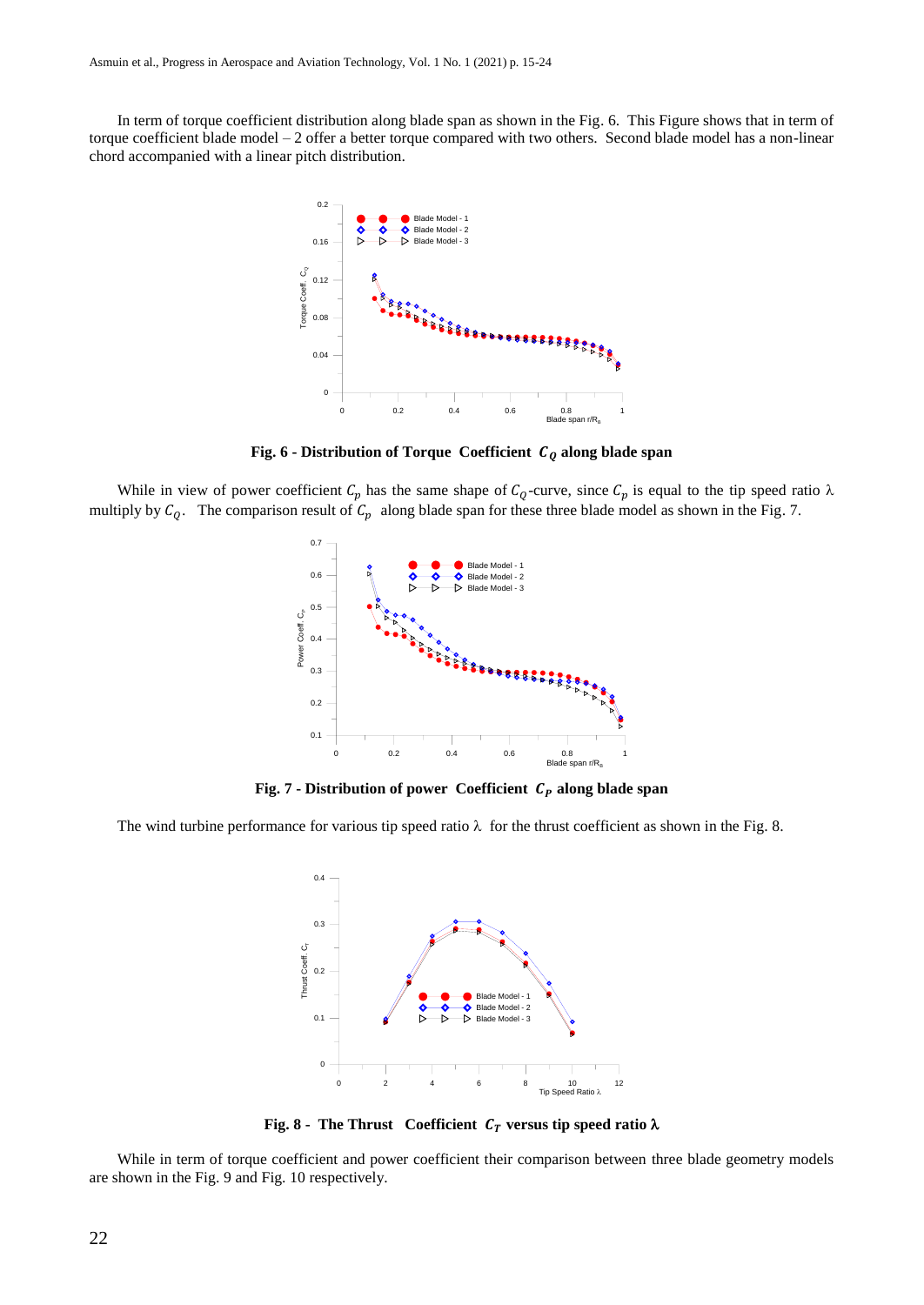

**Fig.** 9 **-** The Torque Coefficient  $C_Q$  versus tip speed ratio  $\lambda$ 



**Fig.** 10 **-** The Power Coefficient  $C_p$  versus tip speed ratio  $\lambda$ 

Considering the result of power coefficient  $C_p$  as shown in the Fig. 10, the result of blade model – 1 is nearly the same as blade model-3. These two blade use a non-linear pitch while the blade model  $-2$  use a linear pitch distribution, which give a higher power coefficient than two others blade models.

#### **5. Conclusion and Future Work**

Considering the result as shown in Discussion and Result shows that the Blade Element Momentum Theory with the procedure as described by Hansen[13] is work able. This approach can be applied to the blade geometry having shape as typical of model blade as given by Rahgozar. S[15]. It is suggested that in the future works are carried out for different blade geometry as well as different airfoil.

#### **Acknowledgement**

The authors would like to thank the Faculty of Mechanical and Manufacturing Engineering, Universiti Tun Hussein Onn Malaysia for giving the opportunity to conduct this study.

### **References**

- [1] Nayar, C. V., Islam, S. M., Dehbonei, H., Tan, K., & Sharma, H. (2011), "Power Electronics for Renewable Energy Sources," *Alternative Energy in Power Electronics*
- [2] Manwell, J. F., McGowan, J. G., Rogers, A. L., "Wind Energy Explained," *Theory, Design and Application*, 2nd ed., John Wiley & Sons Ltd, 2002, USA
- [3] "Design and Manufacturing of Direct Driven Standalone Wind Energy Conversion System," Msc Thesis, November 2011, Bahir Dar, Ethiopia
- [4] <https://wwindea.org/preben-maegaard-passed-away/>
- [5] Center for Sustainable Systems, University of Michigan. 2020, "Wind Energy Factsheet," Pub. No. CSS07-09
- [6] Lakshmi N. Sankar.(2009), "Computational Studies of Horizontal Axis Wind Turbines," School of Aerospace Engineering Georgia Institute of Technology Atlanta,2009